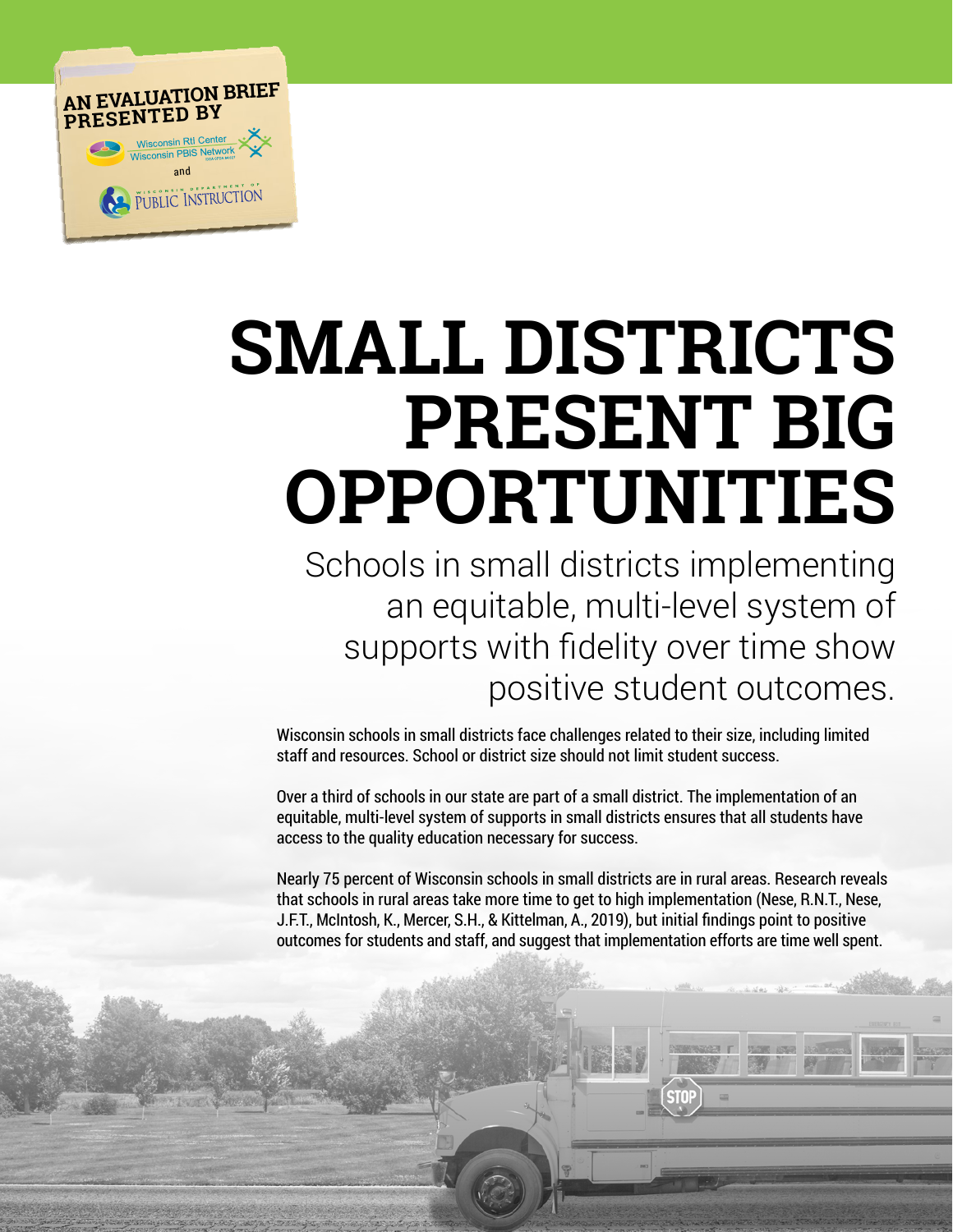#### **AVERAGE YEARS TO REACH TIER 1 FIDELITY POST-TRAINING**

#### SMALL DISTRICTS IMPLEMENTING WITH FIDELITY OVER TIME SHOW OVERALL SUSPENSION RATE REDUCTION

#### **What IS an equitable, multi-level system of supports?**

An equitable, multi-level system of supports is a framework.

This framework helps districts and schools:

- Integrate and organize supports for learners, including developmental, academic, behavioral, social, and emotional supports
- Provide equitable services, practices, and resources to every learner
- Responsively adjust the intensity and nature of supports to match learner needs based on data

Implementing equitable, multi-level systems of supports can help schools and districts across the state realize their mission to ready every learner for **college and career success**.











#### **What IS the significance of a gap decrease?**

When we see a gap decrease, that means that the difference between two groups has been reduced. Wisconsin aims to create educational systems with equitable access to quality learning opportunities for each and every student, providing equitable outcomes for all learners.

### **BIG OPPORTUNITIES TO INCREASE ATTENDANCE**

### **79% of RURAL schools in Wisconsin are in small districts. BIG OPPORTUNITIES TO REDUCE SUSPENSIONS**

**Schools in rural areas take up to 41% longer to reach fidelity.**

**Wisconsin schools in small districts implementing an equitable, multi-level system of supports with fidelity over time show suspension reductions and decreases in suspension gaps.** *Includes schools implementing in content areas of reading, mathematics, and/or behavior.* 

Note: Gap closure information for other subgroups is not available; the number of schools was too small.

Note: 10 or more students per subgroup were required for us to look at gap data across subgroups.

**Wisconsin schools in small districts implementing an equitable, multi-level system of supports with fidelity over time show decreases in chronic absenteeism gaps.** *Includes schools implementing in content areas of reading, mathematics, and/or behavior.* 

#### CHRONIC ABSENTEEISM RATE = PERCENT OF STUDENTS WHO MISSED AT LEAST 16% OF ENROLLMENT DAYS